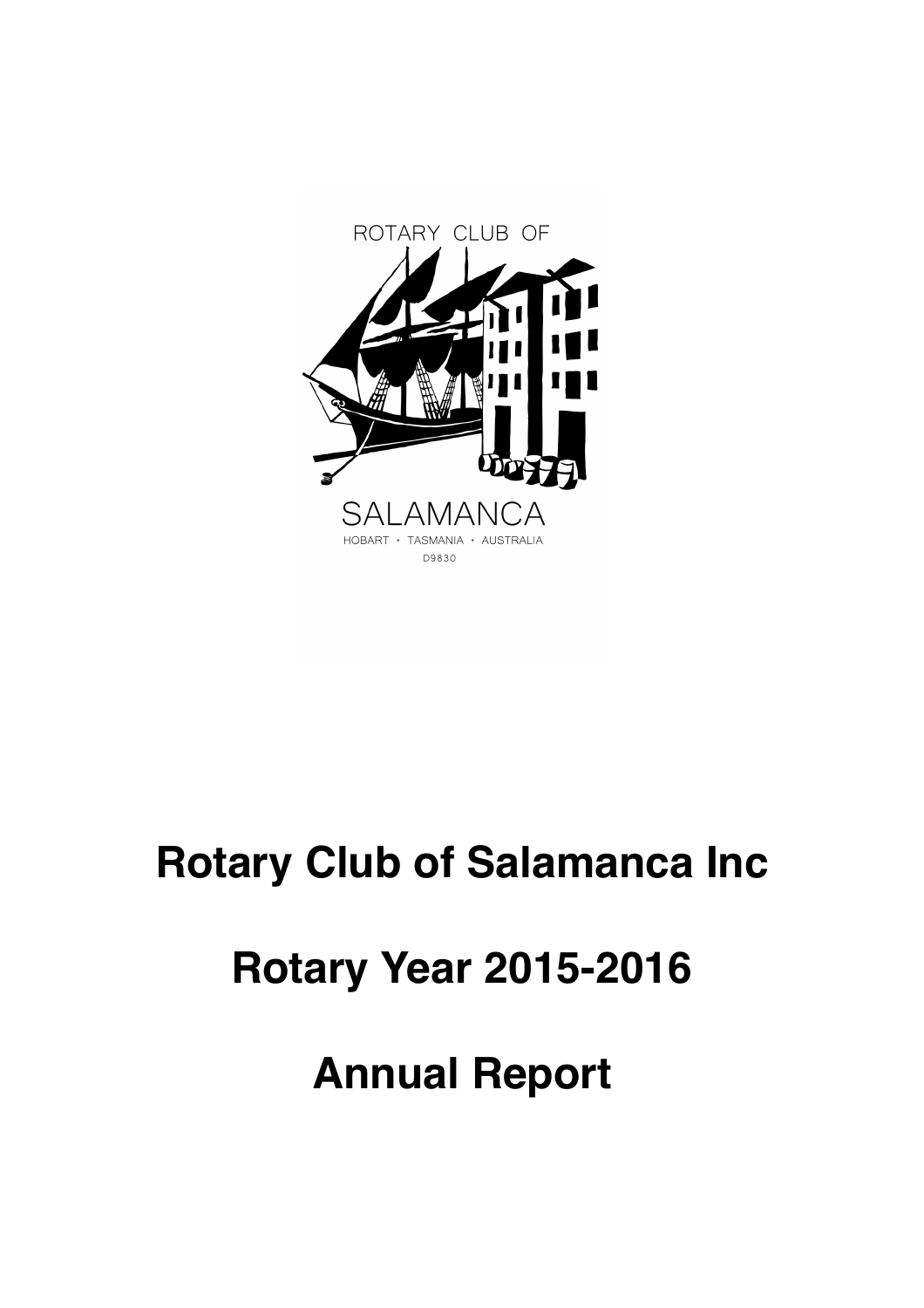# **Club Board 2015 - 2016**

**President:** Ainstie Wagner *Immediate Past President:* Susan Hepburn **President Elect:** Keith Scott Secretary: Suzanne Scott *Treasurer:* Tom Goninon *Directors*  Administration: - Debra Sealy

**Fun Fellowship and Membership:** Fletcher Austin **Public Relations:** - Chris Love **Projects:** - Andrew Gray. *Rotary Foundation:* - Irene Gray

The implementation of all projects undertaken by the Club, was overseen by Project Leaders, who communicated progress to their respective Director.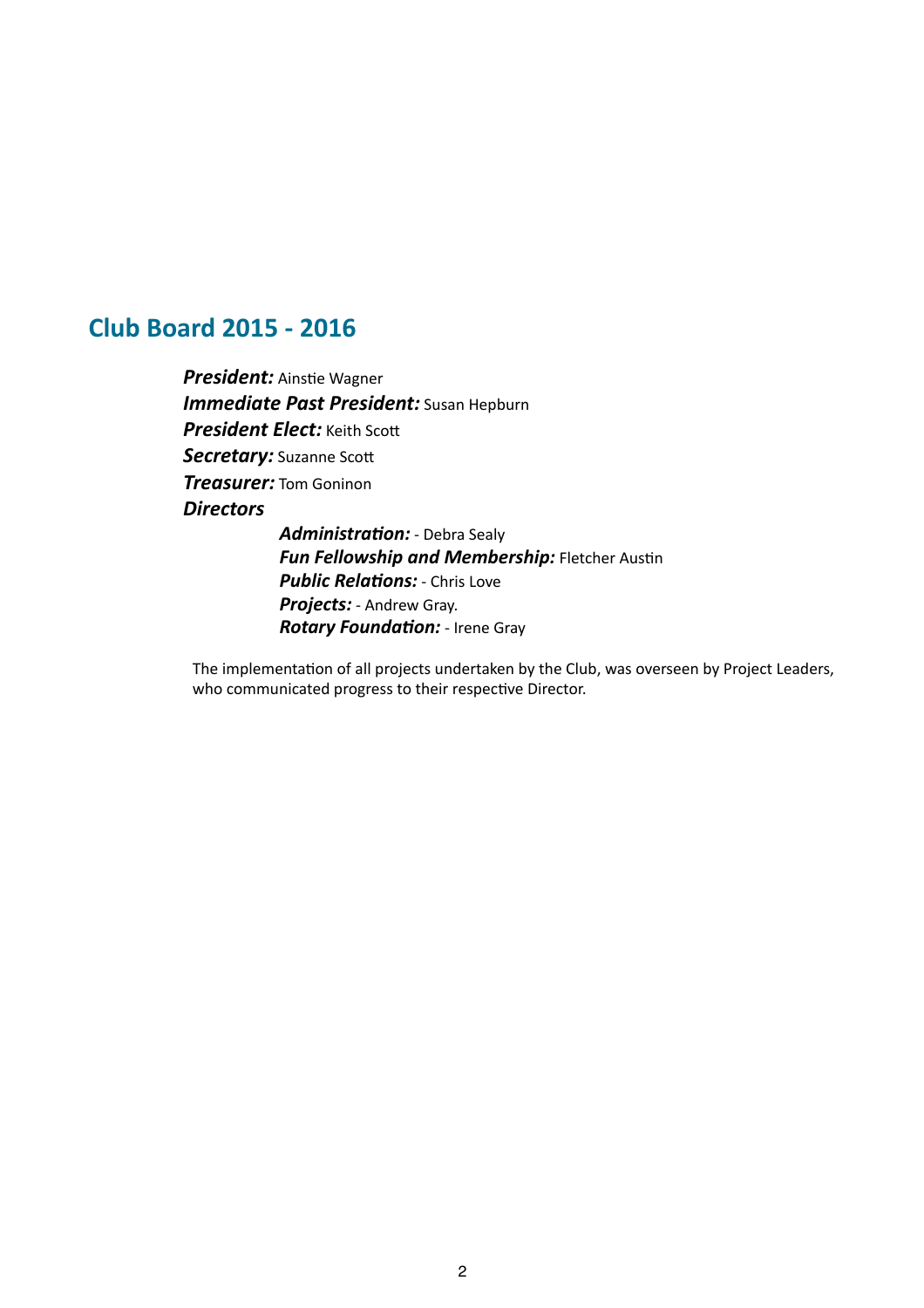# **President's Report**

Firstly I would like to thank my board. Without their expertise, help and advice and especially their unfailing patience, my year as President would not have been as successful or indeed as enjoyable as it has been.

The year started with the challenge of putting together a new strategic plan for the club from 2015 through to 2018. This involved lots of brainstorming and discussions through our monthly forum with round table discussions put together by Deb Sealy which encouraged healthy debate. This really encouraged members to think deeply about where they wanted the club to be in the next few years and what pathway we choose to follow. I also think it helped enormously to ensure that all club members felt included.

Irene was a source of immense help and inspiration in providing advice and knowledge in many aspects and her advice and knowledge was invaluable through programs like the President Elect Training Seminar (PETS).

We saw Irene being called on by DG John unexpectedly at the District Conference in Deloraine and as usual she responded graciously in her acceptance of a Paul Harris Fellowship Award. We were amongst the loudest clappers on our table in showing our delight in her achieving this very well deserved award.

Helen Morris and Melissa Harvey have done a brilliant job with the guest speaker program.

Jane as usual produced interesting, informative and fun bulletins every week and handed over the mantle to Helen who has carried them on in the same professional way.

Sue Scott has done an amazing job of secretary and especially even more remarkable in the light of her huge work commitments. The Minutes were always there to refer back to, the information readily available when required.

Anne Palmer has been a wonderful Assistant Governor for Group 2 and has guided and supported me as well as gently nudging me when I have to get something done!

We inducted three new members Rosemary Sargison, Jackie Grover and Max McGuire with David Dunn and Clark Cooley transferring in from Tamar Sunrise Club this year, bringing total membership of our Club to 45.

Two well-loved members of our club-Rosalind Terry and Cameron Parson resigned due to personal reasons and sadly we lost one of our long standing club members Mike Temple-Smith. The whole club feels Ruth's loss and are there to support her. In my short time as a member of Rotary and my year as President I have been impressed and deeply moved at times to see how members rally around each other in times of need.

Rotartistry was again a real success which could not have happened without the huge amount of work put in by Andrew, Irene and Deb. It raised \$7191.77 of which \$5,000.00 went to the District Fiji Cyclone Appeal. The balance will go to a Motor Neurone Research Grant in association with the Rotary Club of Spring Bay.

This exhibition is unique in itself as it show cases art work produced and donated by Rotarians, friends and family. Kim Morgan again kindly agreed to be the auctioneer for us and as usual managed to draw out the eager buyers with humour and skill.

The Coles BBQ continues to be held every second Saturday and although sometimes it appears to be a modest sum raised it adds up to quite a substantial amount over the year. Greg's work and encouragement to get people to volunteer is what ensures the success. The club has decided that it is a great way to enjoy fellowship between club members. Not only does it lift Rotary's profile within the public sphere but also the Rotary Club of Salamanca's involvement within our local community. Regulars are now getting used to seeing us there and stop by for a chat and to have a sausage or give a donation.

In conjunction with the Rotary Club of Georgetown's "Tag-a-long-Tour" we held a dinner to raise money for Rotary Mental Health and Colony47 with Rotarians, guests and friends invited. The guest speaker, Matthew Spittal, Associate Professor of Mental Health, University of Melbourne, was informative and inspiring. Entertainment for the night was the Choir of High Hopes who sang during dinner and it was a joyous thing to listen to and watch.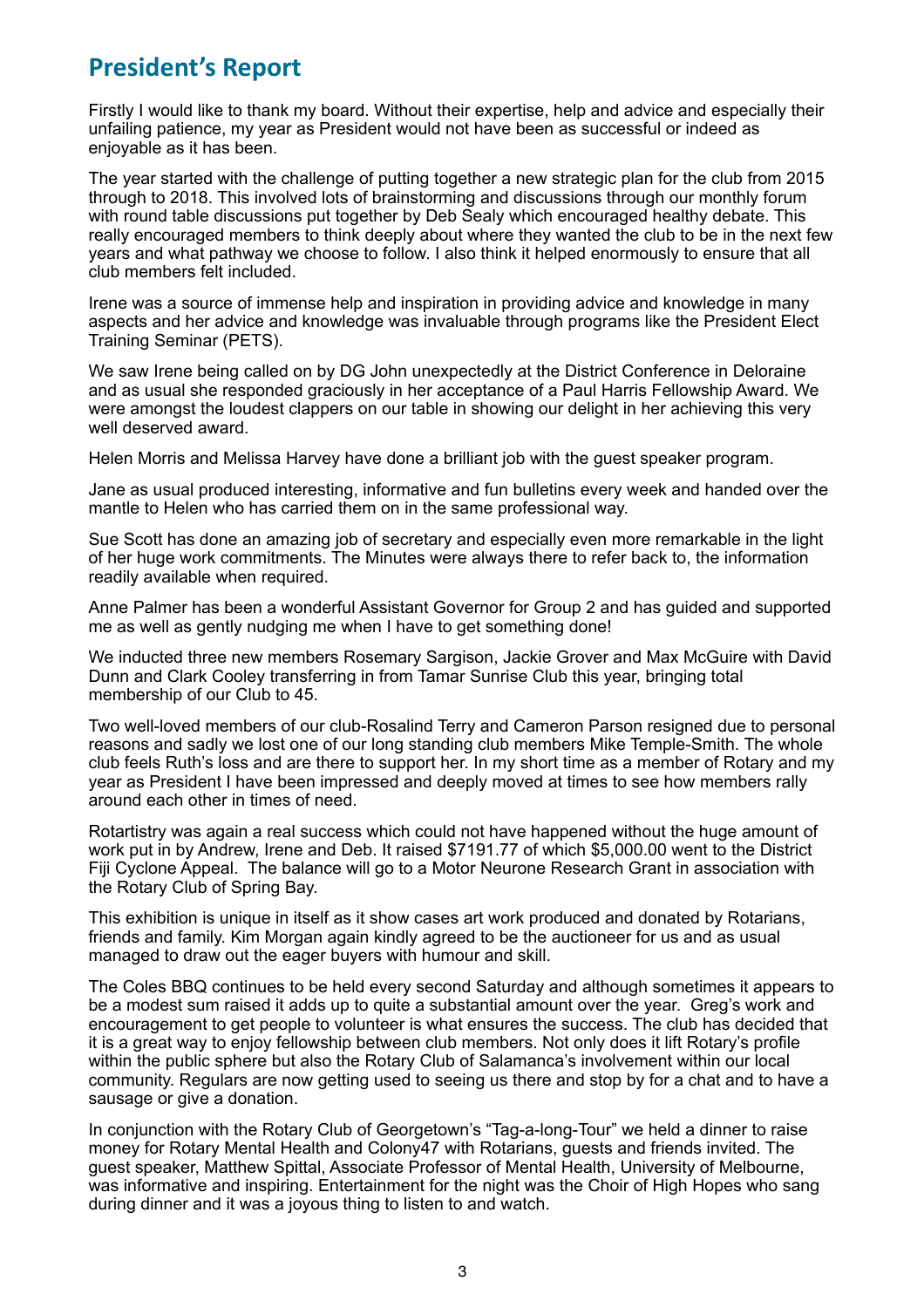Another highlight was the fact that Rotary Clubs in Groups 2 and 3, in the south of the State have raised a total of \$6,000.00 by fundraising for Colony 47's project "Get on the Road" for disadvantaged young people to have driving lessons and assessment with professional instructors. This funding will empower 10 young people to take control over their employment future and give them better access to more opportunities. I feel particularly proud of our members as over \$5000.00 of monies raised was by the Salamanca club alone!

A great big thank you goes to all the people involved in the Hobart City Council Flower shows and especially to Roseanne and Fiona for their work in the organisation. I am constantly impressed with level of professionalism that goes into these things.

We have also been busy with Sandy Bay Regatta Parking, 5 cent coin collection and Blue Illusion Fashion Parades. All these events provide finances to support Club commitments to local and international projects.

We continue to take part in Loui's Van on a monthly basis; providing food and some measure of comfort for the homeless in Glenorchy and Hobart.

The Rotary Club of Salamanca is kept on the right track by the truly tireless efforts of our Treasurer Tom. If it were not for Tom we could very easily find ourselves with the onerous task of keeping track of monies going left, right and centre!

In the interest of mixing with other clubs we have had 2 combined dinner meetings, one with the Rotary Club of Hobart and the other with the Rotary Club of Sandy Bay, both very enjoyable and it was interesting to see how other clubs run their meetings.

I have been so impressed with the club's huge participation and commitment to local, interstate and international projects. I truly believe that because our club members nvolve themselves as much as they can and to the best of their ability it fosters a real feeling of ownership, pride and wellbeing within and between club members. Because of this I would really like to say how humbled I have felt as your President over the last 12 months.

The Rotary International President, Ravi Ravindran, named his theme for the Rotary year of 2015-1016 that we "Be a gift to the world". With their ongoing commitment to Rotary, each and every club member has indeed been a gift to the world!

Thank you

Yours in Rotary

**Ainstie Wagner** President 2015-2016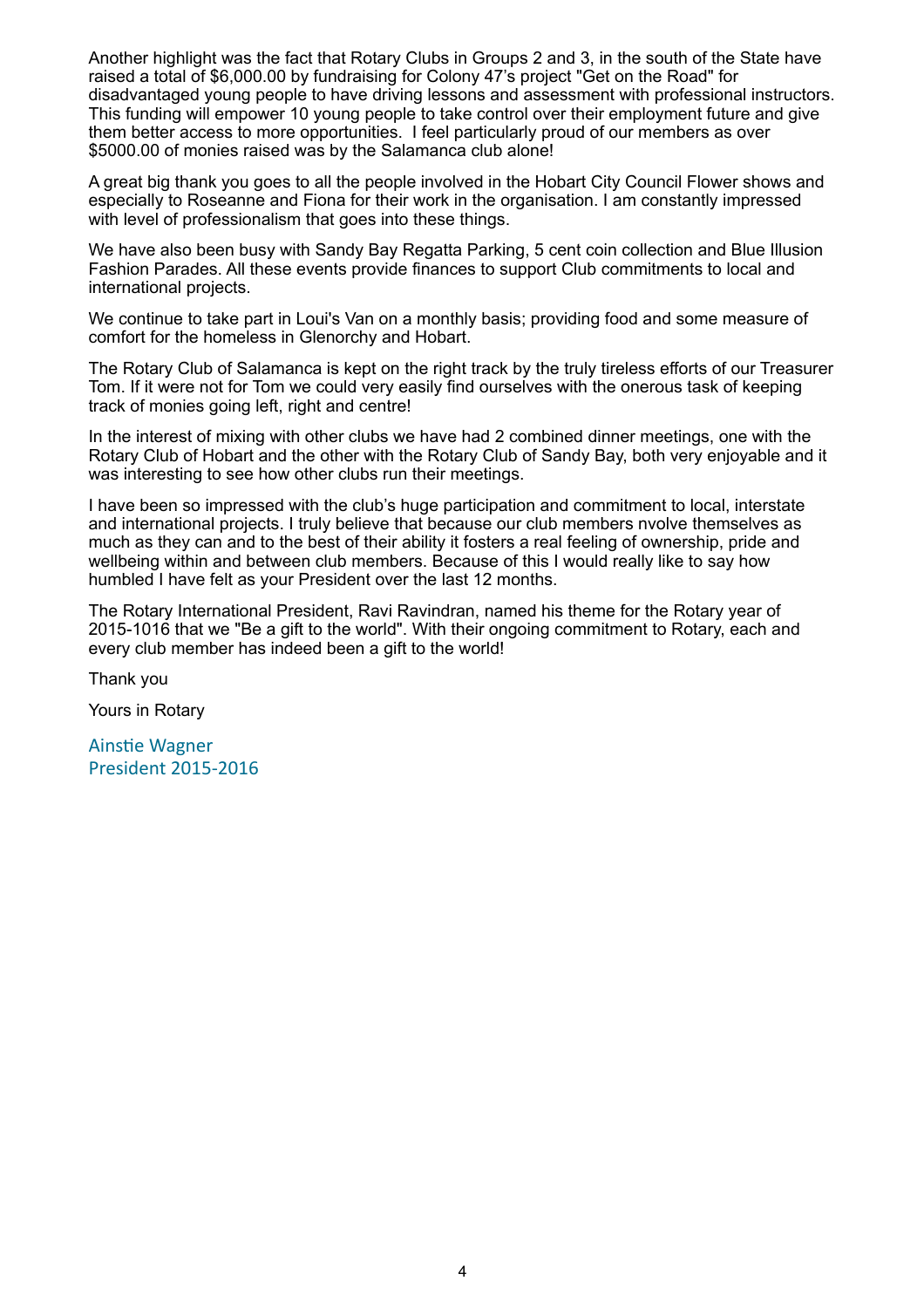# **Financial Report**

The financial accounts of the club are divided between the "General account" and the "Service account". All funds raised from the public are deposited to the "Service account", and most funds raised from club members are deposited to the "General account".

## **Service Account**

The amount brought forward from the 20014/2015 period was \$14,314.17. The table below shows the income and expenditure for each program as of 23rd June, 2016. Account balance for the same date was \$13,191.41

| <b>Rotary Club of Salamanca</b><br><b>Income/Expenditure - Summary</b><br><b>Service Account</b><br>2015/2016<br>as at 23 June, 2016<br>SALAMANCA |                 |  |               |                    |              |  |  |  |
|---------------------------------------------------------------------------------------------------------------------------------------------------|-----------------|--|---------------|--------------------|--------------|--|--|--|
|                                                                                                                                                   |                 |  | YTD           | YTD                |              |  |  |  |
| <b>Item description</b>                                                                                                                           | Code            |  | <b>Income</b> | <b>Expenditure</b> | Profit/Loss  |  |  |  |
| <b>Fundraising Activities</b>                                                                                                                     |                 |  |               |                    |              |  |  |  |
| <b>Account Fee</b>                                                                                                                                | AccF            |  | \$6.00'       | \$33.50            | $-$27.50$    |  |  |  |
| <b>Bank Interest</b>                                                                                                                              | Int             |  | \$0.79'       | \$0.00             | \$0.79       |  |  |  |
| <b>Blue Illusions Fashion Parade</b>                                                                                                              | FP              |  | \$727.00      | \$0.00             | \$727.00     |  |  |  |
| Christmas dinners profit                                                                                                                          | xmas            |  | \$2,992.00    | \$0.00             | \$2,992.00   |  |  |  |
| Coles BBQ                                                                                                                                         | Coles           |  | \$3,205.80    | \$173.35           | \$3,032.45   |  |  |  |
| Cricketing Rotarians - Catering                                                                                                                   | CR              |  | \$256.50      | \$0.00             | \$256.50     |  |  |  |
| Donations                                                                                                                                         | Don             |  | \$300.00      | \$0.00             | \$300.00     |  |  |  |
| <b>Entertainment Book</b>                                                                                                                         | EB              |  | \$260.00      | \$0.00             | \$260.00     |  |  |  |
| <b>Five Cent Collections</b>                                                                                                                      | FC              |  | \$1,179.10    | \$0.00             | \$1,179.10   |  |  |  |
| Flower Show 1 - 11 and 12 Sept                                                                                                                    | FS <sub>1</sub> |  | \$1,216.80    | \$454.64           | \$762.16     |  |  |  |
| Flower Show 2 - 25/27 Sept                                                                                                                        | FS <sub>2</sub> |  | \$1,552.00    | \$229.54           | \$1,322.46   |  |  |  |
| Flower Show 3- 6/7 Nov                                                                                                                            | FS3             |  | \$1,482.00    | \$344.82           | \$1,137.18   |  |  |  |
| Flower Show 4 -12/13 Mar                                                                                                                          | FS4             |  | \$860.15      | \$459.12           | \$401.03     |  |  |  |
| Group 2/3 Forum                                                                                                                                   | Forum           |  | \$1,190.00    | \$0.00             | \$1,190.00   |  |  |  |
| Parcel wrapping                                                                                                                                   | Parcel          |  | \$565.95      | \$0.00             | \$565.95     |  |  |  |
| Pre PETS Training                                                                                                                                 | <b>PPT</b>      |  | \$112.50      | \$96.16            | \$16.34      |  |  |  |
| Reclink footy match                                                                                                                               | Recl            |  | \$415.00      | \$200.62           | \$214.38     |  |  |  |
| Rotartistry                                                                                                                                       | <b>RA</b>       |  | \$7,897.50    | \$741.43           | \$7,156.07   |  |  |  |
| Rotoract Conference Catering                                                                                                                      | <b>RCC</b>      |  | \$710.00      | \$445.72           | \$264.28     |  |  |  |
| Sandy Bay Regatta                                                                                                                                 | Regatta         |  | \$1,729.25    | \$0.00             | \$1,729.25   |  |  |  |
| Shine a Light Dinner                                                                                                                              | <b>SALD</b>     |  | \$7,365.00    | \$5,421.20         | \$1,943.80   |  |  |  |
| <b>Service Projects</b>                                                                                                                           |                 |  |               |                    |              |  |  |  |
| Administration                                                                                                                                    | Admin           |  | \$40.00       | \$141.00           | $-$101.00$   |  |  |  |
| Australian Rotary Health                                                                                                                          | ARH             |  | \$127.00      | \$0.00             | \$127.00     |  |  |  |
| <b>Clemente Foundation</b>                                                                                                                        | Clem            |  | \$0.00'       | \$500.00           | $-$ \$500.00 |  |  |  |
| Colony 47                                                                                                                                         | Col47           |  | \$0.00'       | \$5,432.00         | $-$5,432.00$ |  |  |  |
| <b>Conference Registration</b>                                                                                                                    | Conf            |  | \$0.00        | \$200.00           | $-$200.00$   |  |  |  |
| District Fiji Appeal                                                                                                                              | <b>DFA</b>      |  | \$535.00      | \$535.00           | \$0.00       |  |  |  |
| Fiji Cyclone Winston Appeal -                                                                                                                     |                 |  |               |                    |              |  |  |  |
| from Rotartistry profit                                                                                                                           | <b>FCWA</b>     |  | \$0.00        | \$5,000.00         | $-$5,000.00$ |  |  |  |
| <b>Model United Nations</b>                                                                                                                       | MUNA            |  | \$0.00'       | \$240.00           | $-$ \$240.00 |  |  |  |
| Motor Neurone Research                                                                                                                            | <b>MNR</b>      |  | \$0.00'       | \$6,600.00         | $-$6,600.00$ |  |  |  |
| National Youth Science Forum                                                                                                                      | <b>NYSF</b>     |  | \$1,475.00    | \$2,950.00         | $-$1,475.00$ |  |  |  |
| Nepal Earthquake Appeal                                                                                                                           | <b>NEA</b>      |  | \$623.00      | \$623.00           | \$0.00       |  |  |  |
| Nepal Eye Clinic                                                                                                                                  | <b>NEC</b>      |  | \$80.00       | \$80.00            | \$0.00       |  |  |  |
| Nepal Micro Loans Project                                                                                                                         | NML             |  | \$138.00      | \$138.00           | \$0.00       |  |  |  |
| Pedal and Crank                                                                                                                                   | P&C             |  | \$45.00       | \$0.00             | \$45.00      |  |  |  |
| <b>Rotary Foundation</b>                                                                                                                          | RF              |  | \$180.00      | \$4,680.00         | $-$4,500.00$ |  |  |  |
| <b>RYLA</b>                                                                                                                                       | RYLA            |  | \$0.00        | \$1,850.00         | $-$1,850.00$ |  |  |  |
| <b>RYPEN</b>                                                                                                                                      | <b>RYPEN</b>    |  | \$110.00      | \$530.00           | $-$ \$420.00 |  |  |  |
| <b>School Awards</b>                                                                                                                              | <b>SCHA</b>     |  | \$0.00'       | \$400.00           | -\$400.00    |  |  |  |
| <b>Program Totals</b>                                                                                                                             |                 |  | \$37,376.34   | \$38,499.10        | $-$1,122.76$ |  |  |  |
| <b>Cashbook Totals</b>                                                                                                                            |                 |  | \$37,376.34   | \$38,499.10        | $-$1,122.76$ |  |  |  |
| <b>Difference</b>                                                                                                                                 |                 |  | \$0.00        | \$0.00             | \$0.00       |  |  |  |
| <b>Profit/Loss</b>                                                                                                                                |                 |  | $-$1,122.76$  |                    |              |  |  |  |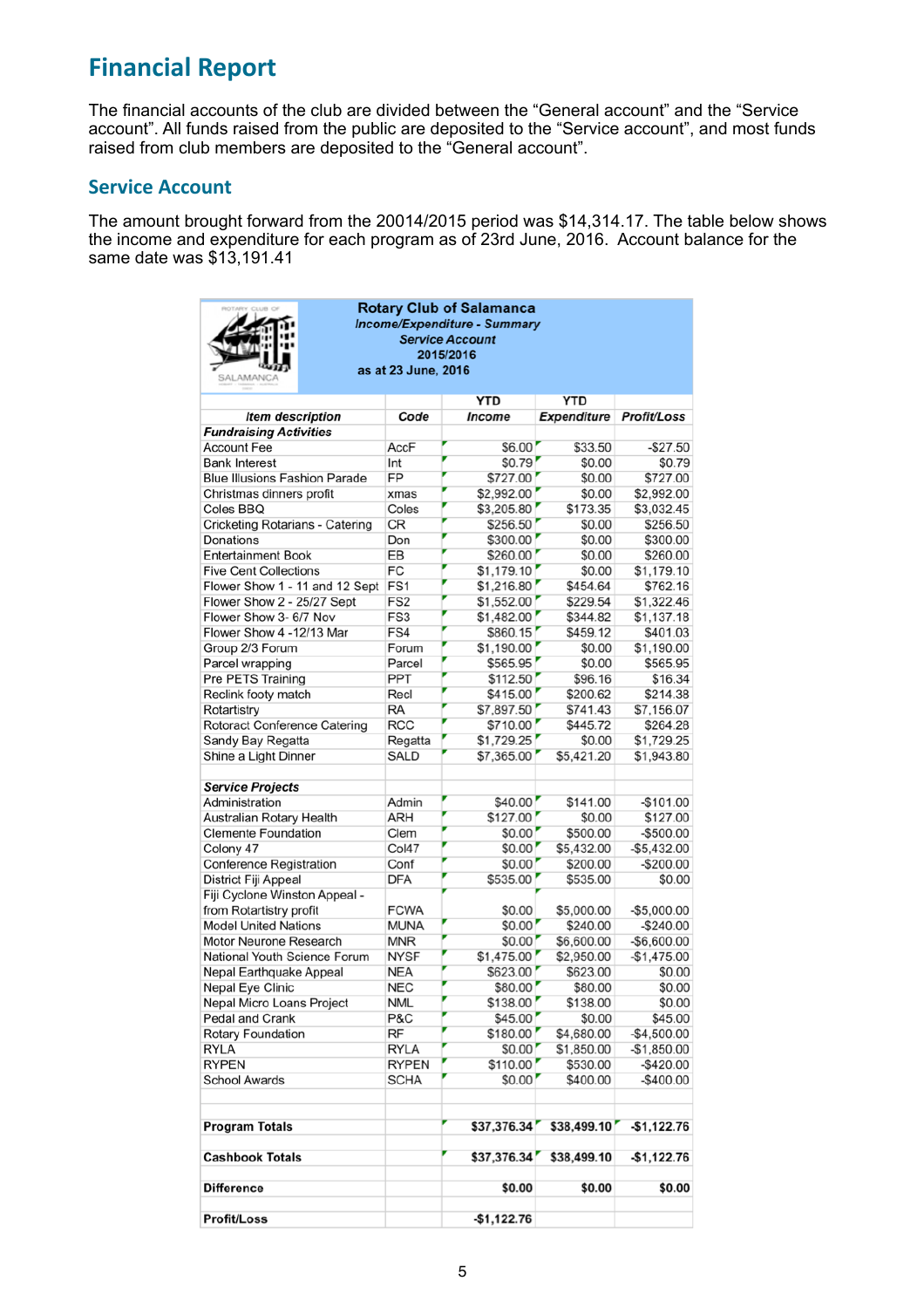# **General Account**

The amount brought forward from 20014/2015 was \$5777.65. The table below shows the income and expenditure for each program as of 22nd June, 2016. Account balance for the same date was \$7656.27

| <b>Rotary Club of Salamanca</b><br><b>Income/Expenditure - Summary</b><br><b>General Account</b><br>2015/2016<br>as at 22 June, 2016<br>SALAMANCA |                 |                   |                        |                        |  |  |
|---------------------------------------------------------------------------------------------------------------------------------------------------|-----------------|-------------------|------------------------|------------------------|--|--|
| <b>Item description</b>                                                                                                                           | Code            | <b>Income YTD</b> | <b>Expenditure YTD</b> | <b>Profit/Loss YTD</b> |  |  |
| <b>Account Fee</b>                                                                                                                                | AccF            | \$17.00           | \$17.00                | \$0.00                 |  |  |
| Administration                                                                                                                                    | Admin           | \$5.00            | \$540.05               | $-$ \$535.05           |  |  |
| <b>Bank Interest</b>                                                                                                                              | Int             | \$0.28            | \$0.00                 | \$0.28                 |  |  |
| Change over Dinner                                                                                                                                | CoD             | \$1,105.00        | \$0.00                 | \$1,105.00             |  |  |
| <b>Christmas Dinner</b>                                                                                                                           | <b>Xmas</b>     | \$1,890.00        | \$3,665.55             | $-$1,775.55$           |  |  |
| <b>Consumer Affairs</b>                                                                                                                           | ConA            | \$0.00            | \$66.60                | $-$ \$66.60            |  |  |
| <b>District Dues</b>                                                                                                                              | <b>Ddues</b>    | \$0.00            | \$3,216.40             | $-$ \$3,216.40         |  |  |
| <b>District Insurance</b>                                                                                                                         | Ins             | \$0.00            | \$1,003.62             | $-$1,003.62$           |  |  |
| Donations                                                                                                                                         | Don             | \$560.00          | \$0.00                 | \$560.00               |  |  |
| Equipment                                                                                                                                         | equip           | \$0.00            | \$174.90               | $-$174.90$             |  |  |
| Fines                                                                                                                                             | Fines           | \$1,040.15        | \$0.00                 | \$1,040.15             |  |  |
| Group 2/3 Forum - October 2015                                                                                                                    | Forum           | \$2,960.00        | \$2,960.00             | \$0.00                 |  |  |
| Guess Who's Coming to Dinner                                                                                                                      | <b>GWCTD</b>    | \$125.00          | \$0.00                 | \$125.00               |  |  |
| <b>Heads and Tails</b>                                                                                                                            | H&T             | \$2,002.45        | \$0.00                 | \$2,002.45             |  |  |
| Incorrect Acc posting                                                                                                                             | <b>WA</b>       | \$790.00          | \$870.00               | $-$ \$80.00            |  |  |
| Joint meeting with Hobart                                                                                                                         | joint           | \$2,335.00        | \$2,295.00             | \$40.00                |  |  |
| Meals                                                                                                                                             | Meals           | \$23,014.00       | \$23,722.00            | $-$708.00$             |  |  |
| <b>Member Services</b>                                                                                                                            | mem             | \$20.00           | \$252.14               | $-$ \$232.14           |  |  |
| Member subs                                                                                                                                       | Subs            | \$10,298.00       | \$0.00                 | \$10,298.00            |  |  |
| <b>Police Checks</b>                                                                                                                              | $\overline{PC}$ | \$0.00            | \$5.00                 | $-$5.00$               |  |  |
| R I Dues                                                                                                                                          | <b>Ridues</b>   | \$0.00            | \$3,689.02             | $-$ \$3,689.02         |  |  |
| Rotary Down Under Magazine                                                                                                                        | <b>RDU</b>      | \$0.00            | \$1,720.00             | $-$1,720.00$           |  |  |
| Signage                                                                                                                                           | Sign            | \$0.00            | \$87.96                | $-$ \$87.96            |  |  |
| Uniforms                                                                                                                                          | Uni             | \$119.90          | \$117.92               | \$1.98                 |  |  |
| <b>Code Totals</b>                                                                                                                                |                 | \$46,281.78       | \$44,403.16            | \$1,878.62             |  |  |
| <b>Cash book totals</b>                                                                                                                           |                 | \$46,281.78       | \$44,403.16            | \$1,878.62             |  |  |
| <b>Difference</b>                                                                                                                                 |                 | \$0.00            | \$0.00                 | \$0.00                 |  |  |

**Tom Goninon** Treasurer 2015-2016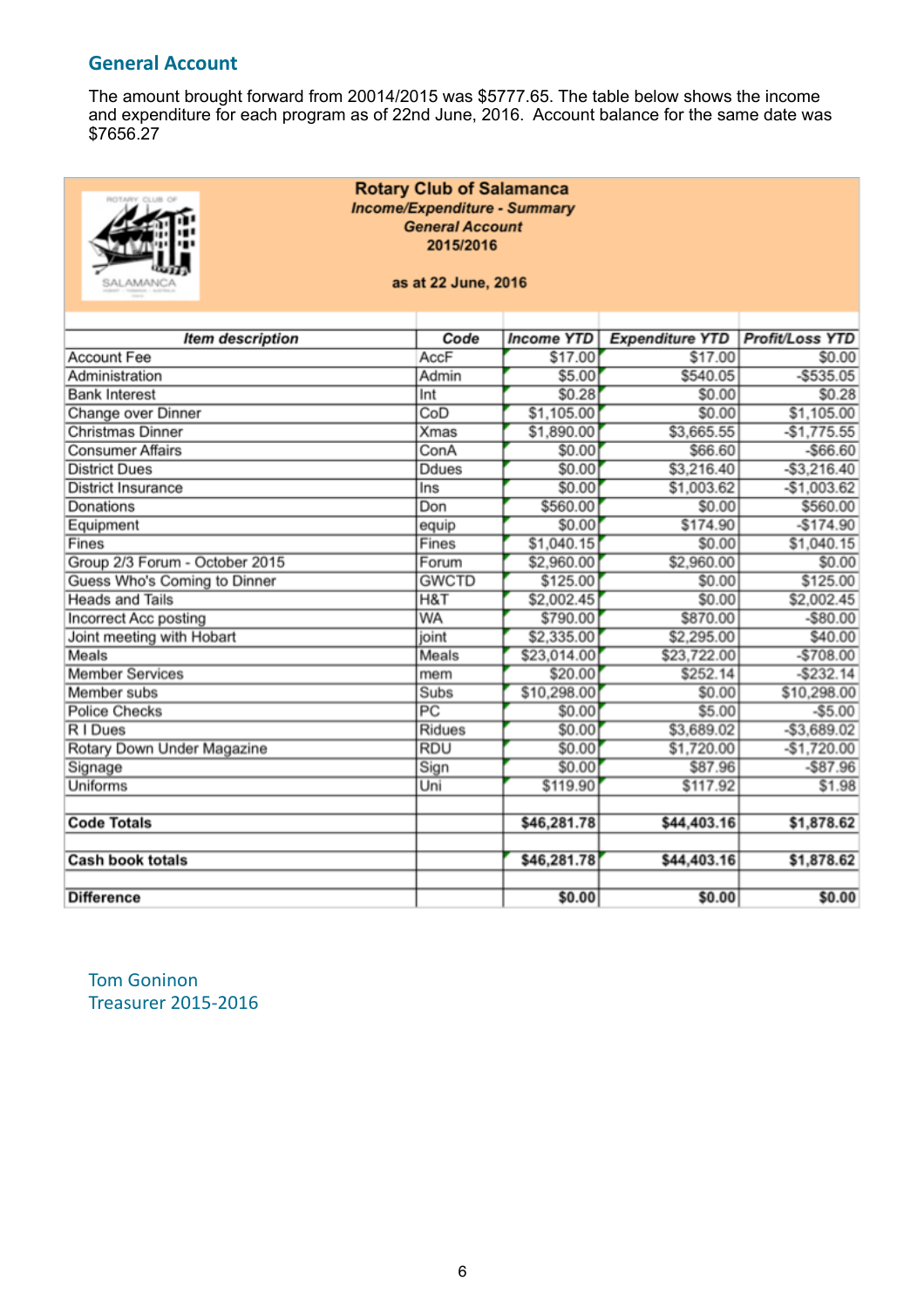# **Projects Report**

# **Vocational Service**

Vocational Excellence Awards were presented in November and the very worthy recipients were Grant Stokes from Graham Family Funerals, Stephen Dimsey from Life Be In It and Phil White, the chef at the Hobart Function & Conference Centre. Former recipients Stephanie Cesile, Cypler Cuanso and Tammy Nicol spoke on their progress since receiving the Award in 2015. Special thanks to nominators Annie Graham, Gill Whitehouse and Wilmar Bouman. Thanks to Gill Whitehouse and David Wallace for organising this event. As an aside, Cypler has since been selected as part of the New Generations Service Exchange to Germany.

In August, Jenny Holmes arranged for our Rotary Youth Leadership Awards (RYLA) 2015 representative Mithun Bacheval spoke to the club of his experience and of how rewarding it was for him. Our 2016 representative, Amanda Sun, a young accountant who recently finished study at UTas, participated at RYLA in May and will report to the club on her experience and future goals. Thanks to Catriona D'Orazio for her assistance in finding a suitable candidate for the program.

Keith & Sue Scott, Alex Brownlie, Greg Smith, Christine Andrews and Marita Holding presented thumbnail sketches and several other members provided interesting and informative talks during the year.

A tour of the 'Investigator' is being planned for the future

## **Community Service**

The Ogilvie High School has received, with the aid of a District Grant, support from the club for a mentoring program for migrant women whose children attend the school. Liz Ryan reported that that the project has been a success and will continue without further support.

Under Karen Badcock and Jackie Grover's leadership, additional volunteers, both club members and non-members, have been recruited for Loui's Van providing food and other assistance on a monthly roster. The St Vincent de Paul Society has requested all members working on the van to have a Working with Children card which is in the process of being completed for new members of the team

Hat Day was again successful as was the 'Shine a Light' dinner as part of the Tassie Tagalong Tour which provided funding for Australian Rotary Health. Additional funding from the Shine a Light dinner was able to make nearly \$5,000.00 the club's contribution to the Group 2 Colony 47 project.

Tony Colman and Wolf Ebert continue to pursue the development of a Men's Shed in the city area.

Several club members are involved with the Clemente program at UTas providing support for migrant and refugee students.

The club has pledged support for the Rotary Club of Spring Bay's initiative to fund a three year research program into Motor Neuron Disease through Australian Rotary Health at the Menzies Centre in Hobart Funding from Rotartistry will enable the three year funding to be paid in one lot subject to the financial details being finalised.

## **International Service**

The architectural and engineering drawings for the proposed bus shelter/market, which were organised in Tasmania by Andrew Gray last year, has resulted in a wonderful asset for the Koroipita village in Fiji. Tom & Marilyn Goninon, once again, were there with Tom being an onsite supervisor in August, 2015 and returned to witness the Cyclone Winston devastation this year. The club has contributed \$5,000.00, raised from Rotartistry, to the Rotary Fiji Cyclone Appeal

In February Irene and Andrew Gray once again visited the 'Gift of Sight' camps in the Hetauda district of Nepal. During the visit, they witnessed the inauguration of the Baljyoti School, a project to which the club made a substantial contribution. They also witnessed the opening of the Hadikhola Water project (funded by a Rotary Foundation Global Grant) and several Micro Loan recipients. The team were also taken to a village and school severely damaged by the April 2015 earthquake which were being proposed as suitable recipients of the Rotary Nepal Earthquake Appeal funding. A revised submission for the construction of three schools has since been received by the District. A raffle run at the combined Rotary Salamanca/Hobart meeting provided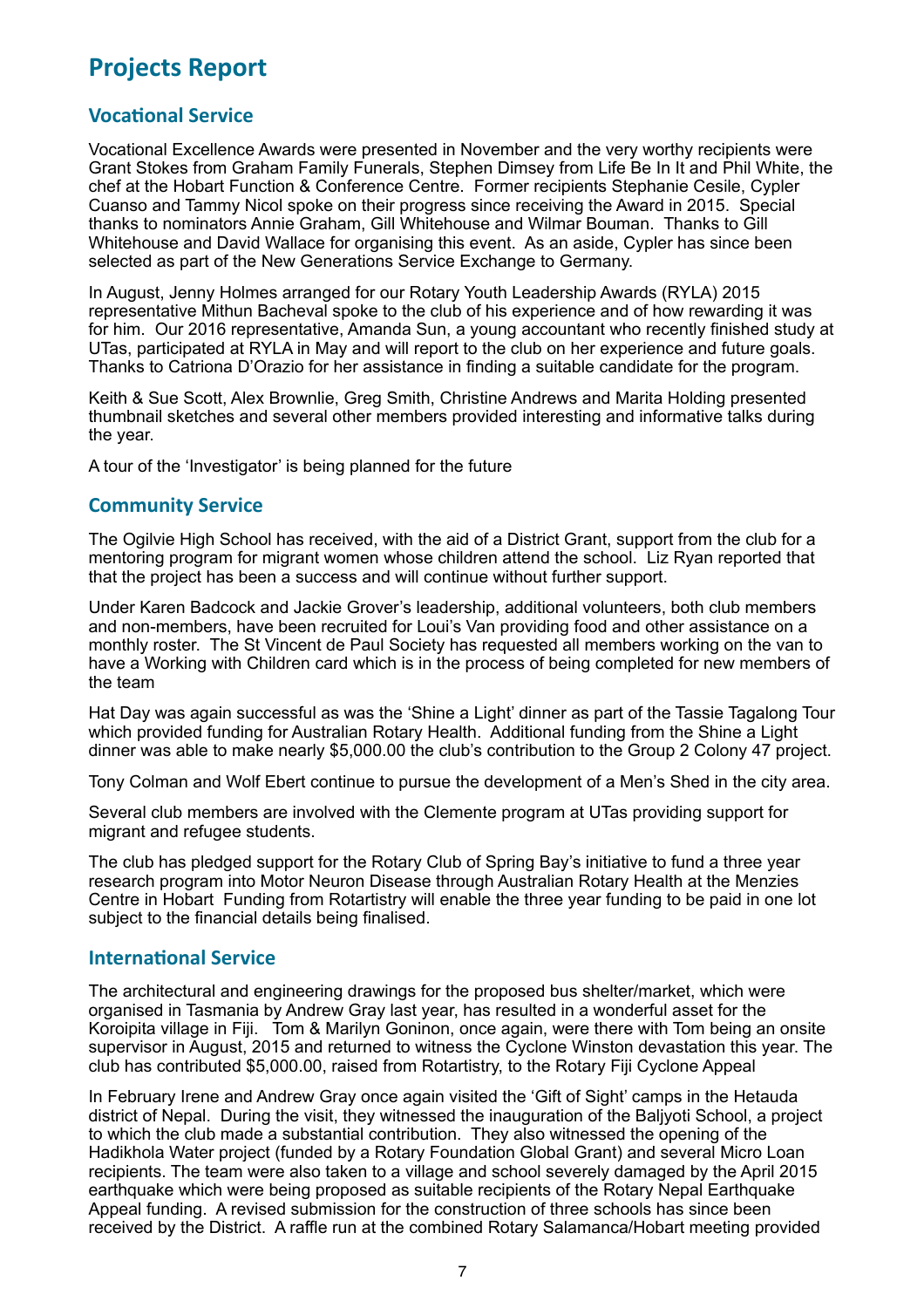additional funding to that raised at the St Canice Lifestyle village as well as several private donations which, in turn, was able to provide school desks for a school in the earthquake devastated region of Bhaktapur east of Kathmandu. This was arranged with the newly formed Rotary Club of Bhadgaon.

District 9830 Interplast Chair, club member Karen Badcock has advised that sufficient funds for an Interplast team to the Solomon Islands in June has been transferred from the District to Interplast. Karen has also been selected as a Rotary Observer on one of the teams going overseas. Karen is currently organising a charity bike ride for November, 2016 to raise funds for future teams.

Andrew and Irene Gray together with Marita and Brian Holding were part of the Friendship Exchange in August 2015 with a Southern Sweden District and a reciprocal visit occurred in late October with several members offering home hosting, transport and a celebratory lunch. Sue Hepburn and Anne Palmer were part of the Friendship Exchange to Taiwan in November, 2015 with the return visit in February 2016.

The International Federation of Cricketing Rotarians (IFCR) visit to the South was marred by inclement weather which necessitated a visit to Blundstone Arena which it is recommended to be an excellent future Vocational visit.

# **Youth Service**

Two girls from the Jordan River school represented the club at the 2016 Rotary Youth Program of Enrichment (RYPEN) and will report on their experiences to the Rotary Club of Brighton later this year. This was arranged to facilitate them reporting but not to our club as they would have difficulty with transport to our morning meetings. Many thanks to club members Gill Whitehouse, Anne Palmer, James Graham, Sue Hepburn and Mellissa Harvey for their active and ongoing efforts and to Andrew Gray and Wolf Ebert for their support over the camp.

In May, the club sponsored a team from Ogilvie High School to attend the Model United Nations Assembly (MUNA) representing Somalia. The girls were judged as the 2016 Most Improved MUNA team and will report back to the club in the new Rotary year.

In January, Zoe Sellers was sponsored by the club to attend the National Youth Science Forum (NYSF) and reported back to the club about her experience. Deb Sealy has received an expression of interest for the 2016 NYSF.

The annual Rotary Club of Salamanca Awards were presented by Sue Scott and Chris Andrews at both Hobart and Elizabeth College in March.

The 2015 Rotary Youth Driver Awareness (RYDA) program was supported by several club members. Volunteers will be called for RYDA 2016 which will take place in August/September. Thanks to Karen Badcock for her ongoing role in RYDA.

Max Watson, our Outbound Youth Exchange student has settled into life in France and reports regularly to his counsellor, Alex Brownlie. Mike Woods escorted the Outbound students to Europe.

I would like to express my sincere thanks to all of the Project Leaders; David, Marita, Gill, Jenny, Irene, Karen, Jackie, Mellissa, Deb, Liz, Sue Scott, Anne, Tony, Wolf, Tom and Alex who have taken on and driven all of the above mentioned projects. A fantastic effort which has made my task as Projects Director so much easier.

Andrew Gray Projects Director 2015-2016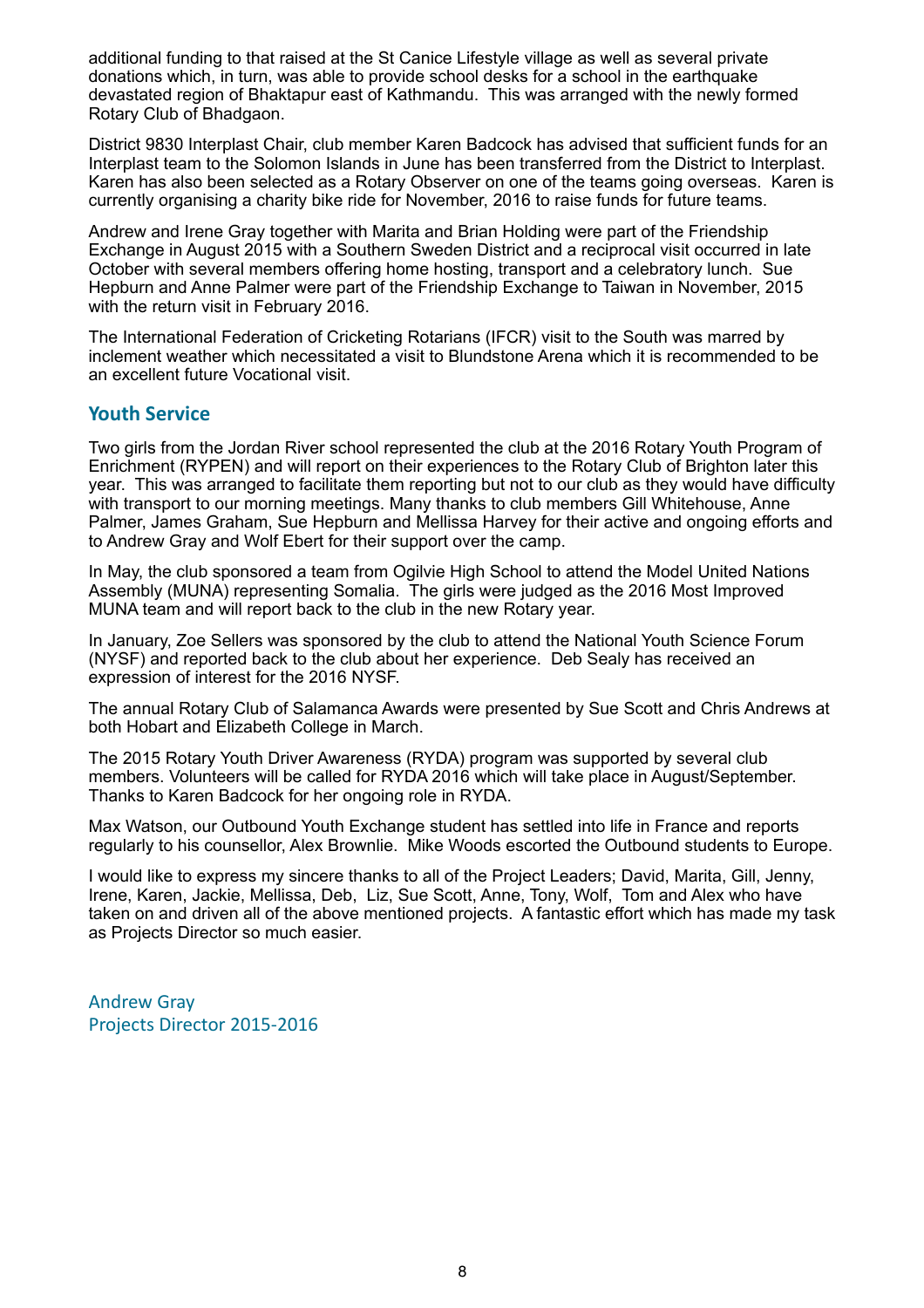# **The Rotary Foundation**

The major focus under the Club's Foundation portfolio has been the Club's donation to the Rotary Foundation through the Annual Giving Day held on Sunday 7 February, 2016 at Brickenden, Longford. A cheque for \$4680 was given at the event. This was made up of \$180 from the 'Give Me Five for Foundation' held in Foundation Month of November to support Polio Plus, and the allocation of \$100 (per 45 members).

Alex Brownlie provided the Club with information on the two supported District programs – Professional Development Exchange to Montana, and the New Generations Service Exchange to Germany focusing on Dementia care.

Liz Ryan provided a report to both the Club and the District on the Migrant Women's Mentoring Program funded through a District Grant. The program is now continuing with funding support from the Department of Education (Aboriginal Education) to include Aboriginal women and other migrant groups. This has been a very positive program with positive outcomes for migrant women at Ogilvie High and its associated primary schools.

This year, two proposals have been submitted by the Club for District Grants. Firstly, to continue to support the 'Gift of Sight' Project in Nepal administered by Andrew and Irene Gray; and secondly, a 'Learn to Swim' Program for migrant young people in partnership with RecLink administered by Gerry McGushin and Fletcher Austin. If successful, the club will fund each for \$1000 with matching District grants.

The Club continues to support our Peace Fellowship recipient, William Underwood as he is studying overseas.

Once again Irene and Andrew Gray led a very successful trip to Nepal to observe the 'Gift of Sight' Camps and other projects. During the visit the Hadikhola Water Project funded by a Foundation Global Grant was inaugurated by PDG Kevin Shadbolt.

At the Changeover Dinner on June 25, 2016 a number of Paul Harris Fellows are to be awarded to outstanding recipients.

The Club has submitted for a Rotary Foundation – Perpetual Award through the Assistant Governor.

The members of the Foundation Team: Fiona Ralph, Gerry McGushin, Alex Brownlie, Cecilia Lawler, Ainstie Wagner and Irene Gray have kept the Club informed regularly about the Foundation and its contribution to the world.

**Irene Grav** Director - Rotary Foundation 2015-2016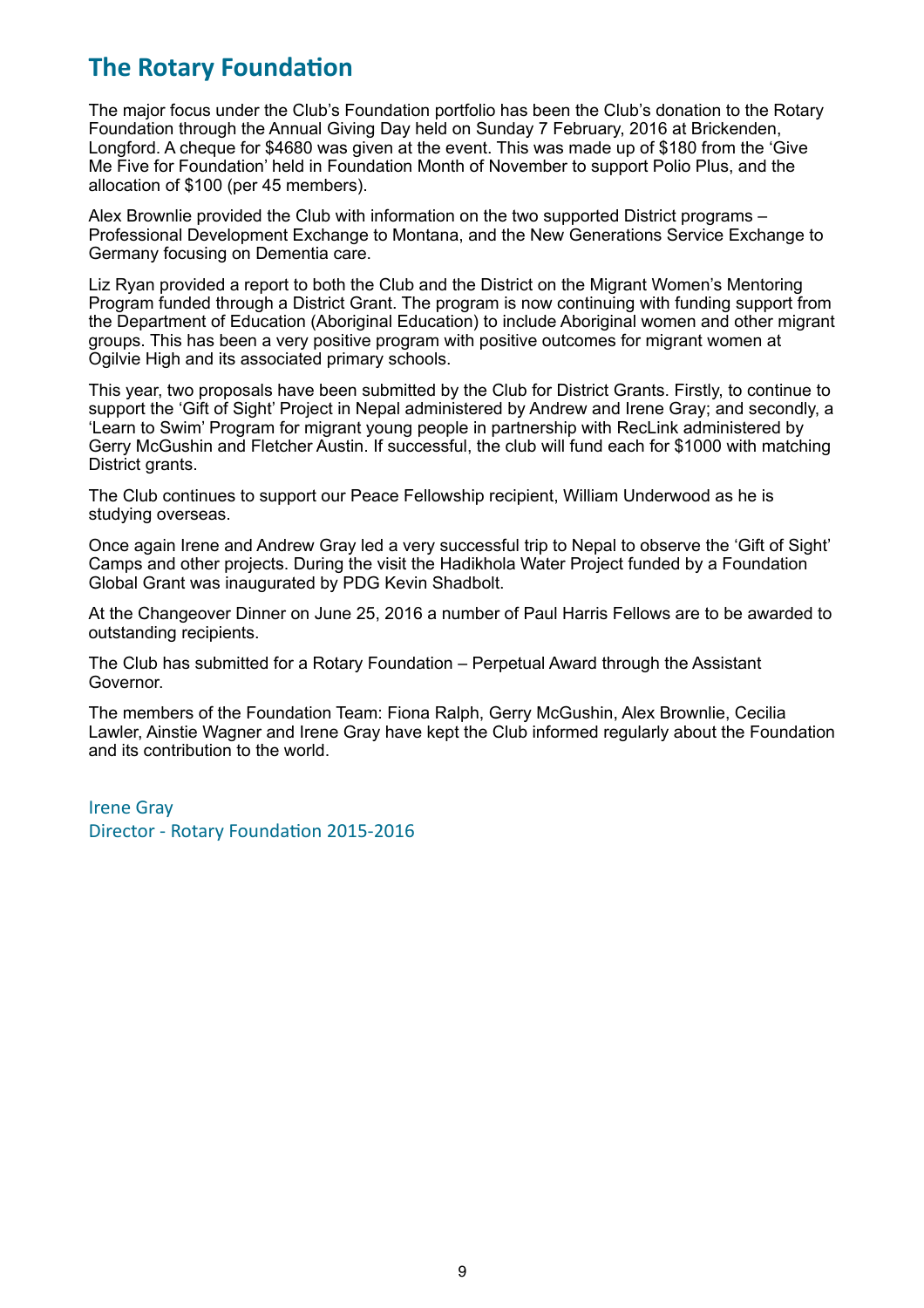# **Fun/Fellowship and Membership**

#### **Guess Who's Coming to Dinner**

Sadly, interest in the Guess Who's Coming to Dinner events has waned and has only occurred once during the current year. Hopefully in the following year, renewed interns will see this great idea once again flourish and encourage more members to engage socially outside scheduled meetings.

#### **Membership**

At the time of writing we have inducted 5 new members in Jackie Grover, Rosemary Sargison, Max McGuire, Clarke Cooley (member transfer from Tamar Sunrise Club) and David Dunn (member transfer from Tamar Sunrise Club). Sadly one of our long serving members, Mike Temple-Smith passed away in June, while personal reasons meant that Rosalind Terry and Cameron Parsons, two dedicated Rotarians, had to relinquish their membership. At the time of writing, membership of the Rotary Club of Salamanca stood at 45.

#### **Christmas Function**

Another sterling effort by our Club President Ainstie Wagner, ably assisted by Wilmar Bouman, with the venue once again kindly donated by Annie Graham. The Christmas function has once again become a great end the year and is thoroughly embraced by the club members. This year's dress theme of utilising 'Op Shop' dress brought out some hilarious costumes and dress.

#### **Coffee after Rotary**

Members continue to catch up at T42 after our breakfast meetings to enjoy a more relaxed time to catch up with members outside the formalities of the club meeting.

#### **Hat Day Breakfast/Melbourne Cup Day Breakfast**

Once again the Hat Day and Melbourne Cup day breakfast meetings provide a light hearted change to our normal meetings and are warmly embraced with all and sundry dressing up for both events.

#### **Family of Rotary**

Anne Palmer has continued her role to support the clubs Members. Sadly, we lost a dear Rotarian in Mike Temple-Smith very recently, a stalwart of the club and Paul Harris Fellow. He will be sorely missed by the club.

**Fletcher Austin** Director - Fun/Fellowship and Membership 2015-2016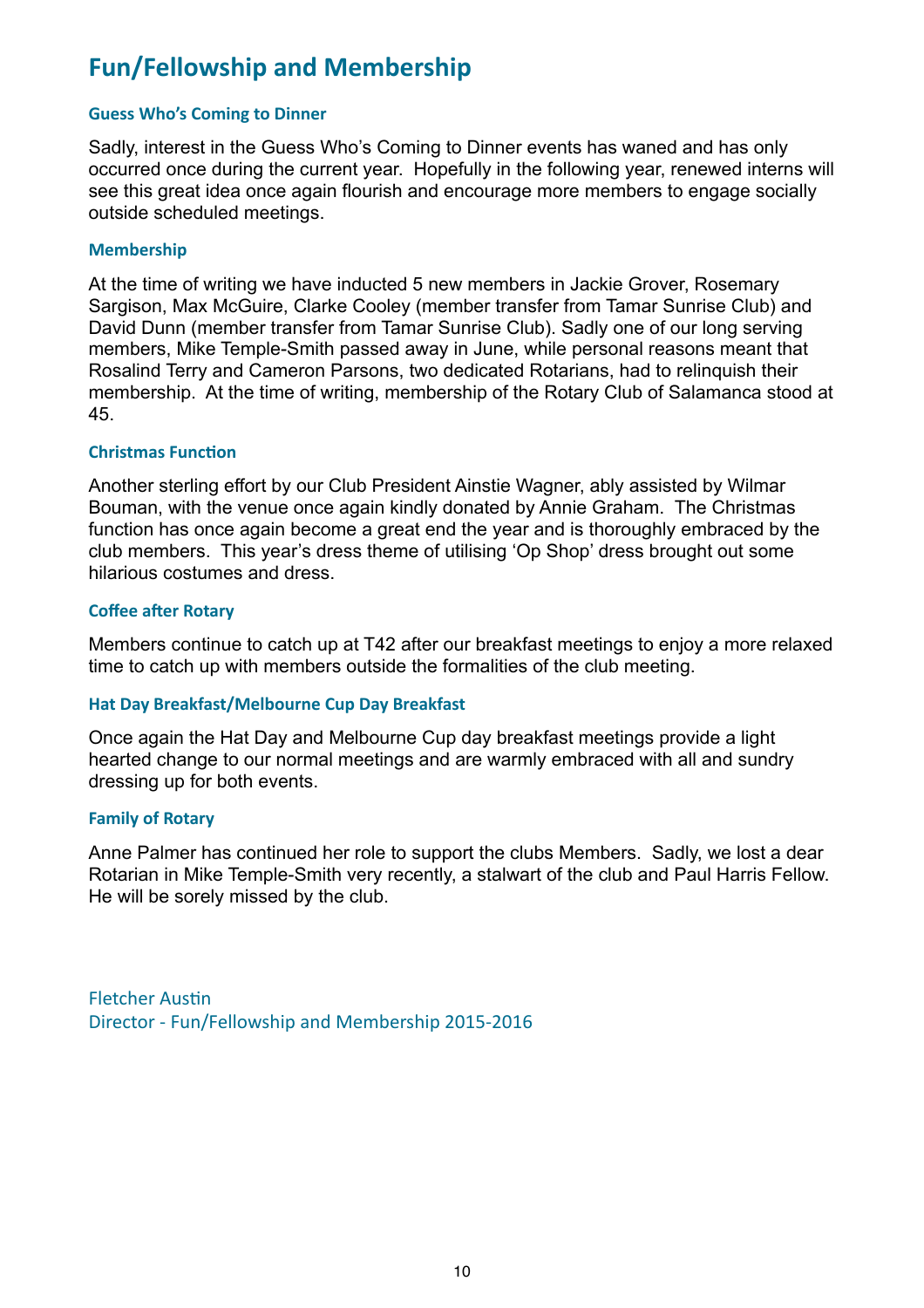# **Administration**

# **Fun Master**

James Graham has continued this role throughout 2016 ably supported by Keith Scott, Mike Woods and a variety of other members taking on the task as required. We thank James for his great work in supporting the effective operation of our club meetings.

## **Guest Speaker Program**

Melissa Harvey and Helen Morris have organized an excellent program throughout the year with outstanding speakers addressing a broad range of topics enjoyed by all and providing for good discussions. This program continues to be a highlight of our meetings.

## **Calendar**

Sue Scott has continued to prepare a calendar of events.

#### **Five Cent Coins**

Jill Gatty continued to manage the distribution and collection of boxes and bags for five cent coins and the exchange of overseas coins. In the 2016 year this activity has raised \$1,179.00.

## **Sandy Bay Regatta**

David Wallace has continued to successfully coordinate the task of parking at the Sandy Bay Regatta where \$1729.00 was made in 2016.

#### **Catering**

Rosanne Burton-Smith reports another successful year in catering for flower shows. These shows have been well supported by club members. Rosanne, ably supported by Fiona Ralph commented that catering for annual shows is now a straight forward fund raiser with a tried and true formula. In the 2016 year this activity has raised \$3622.83.

#### **Fashion Parades**

Anne Palmer successfully organized a Blue Illusion Fashion Parade in May where twenty club members attended and thoroughly enjoyed themselves. Combined with the raffle the Fashion Parade made \$700.00.

#### **Rotartistry 2016**

Rotartistry was once again successfully held at the Republic Bar & Café on Saturday, 7<sup>th</sup> May 2016. Seventy six pieces were offered up for Sale, Auction and Silent Auction with the final profit being \$7,191.77 – an excellent result! Approximately 65 people attended the Cocktail Party during which District Governor John Dare launched the event and spoke briefly on future Rotary assistance to be provided to cyclone torn Fiji for which \$5,000.00 from the event was donated to the Rotary Fiji Cyclone Appeal and the balance to research into Motor Neurone Disease. Kim Morgan from 'Peterswalds for Property' once again provided an exciting Auction. The club PR committee assisted in promotion of the event with action on Facebook, the club website and the production of a reusable banner. Andrew promoted the event on ABC radio with Ryk Goddard and the event was also listed on the 'My Community Connect' and 'All events in the city, websites.

Many thanks to the committee of Andrew, Deb and Irene and to the helpers on the day and the cleanup particularly the super curating by Luke & Ainstie Wagner and Mark Sealy for the sound set up. Thanks also to the Republic Bar & Café for the venue and cocktail food.

## **Coles BBQ**

The club has confirmed its commitment to continue with this activity under the supportive coordination of Greg Smith. Greg reports he has been well supported by club members in filling roster positions and to date this activity has raised \$3032.45. Club members continue to value the positive Public Relations and Fellowship gained through this activity.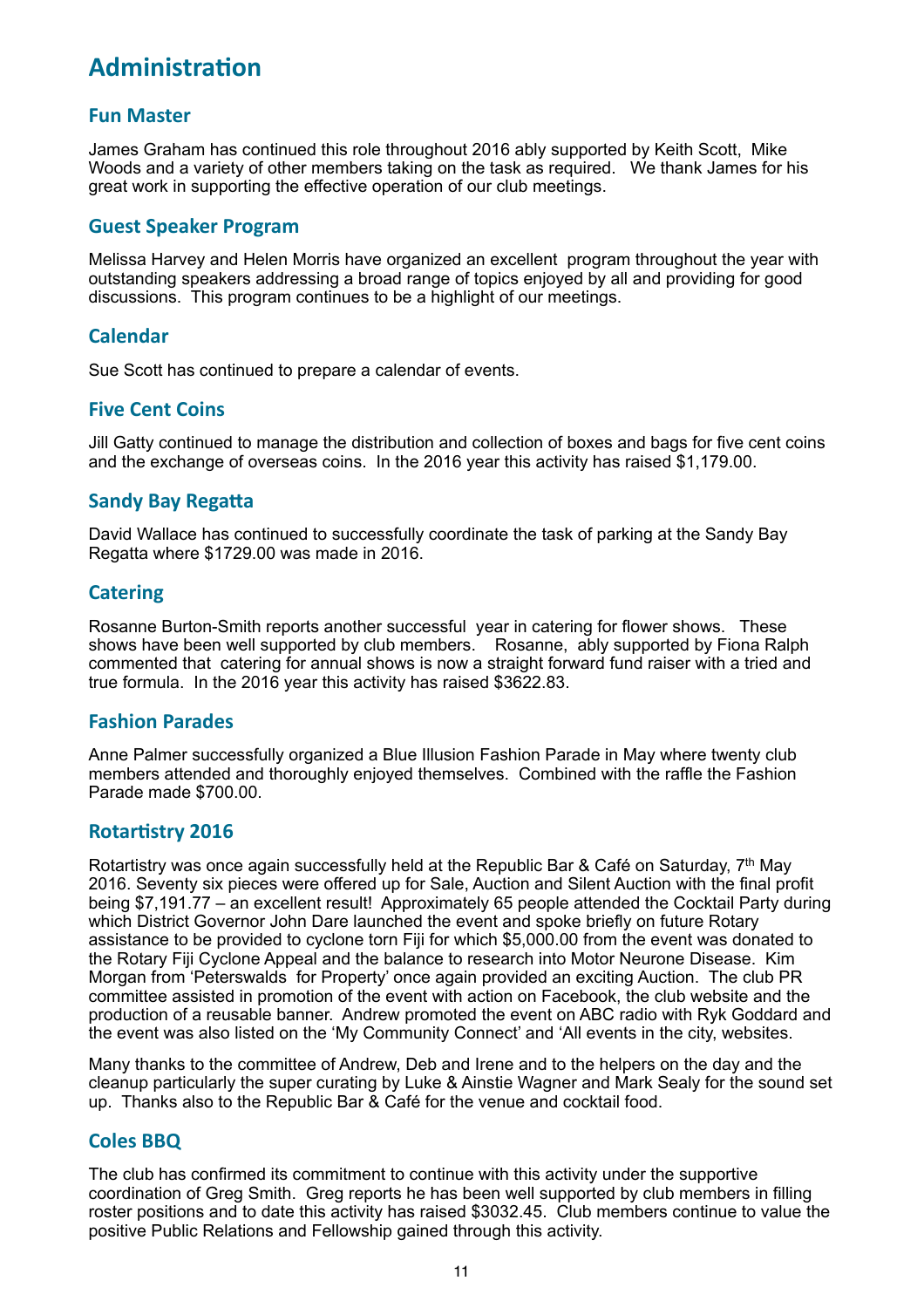# **Protection Officer**

Sue Hepburn continues to ensure that all members have current Police Checks and Working with children Card. Sue reports that there are no issues to report on in 2016.

# **Archives**

Ruth Temple-Smith has continued to store and properly archive all documentation and has regularly updated members on her progress.

## **Uniforms**

Gill Whitehouse continues to order and distribute new uniforms.

# **Meeting Assets Manager**

Ruth Temple-Smith has maintained responsibility for this area.

Debra Sealy Director, - Administration 2015-2016